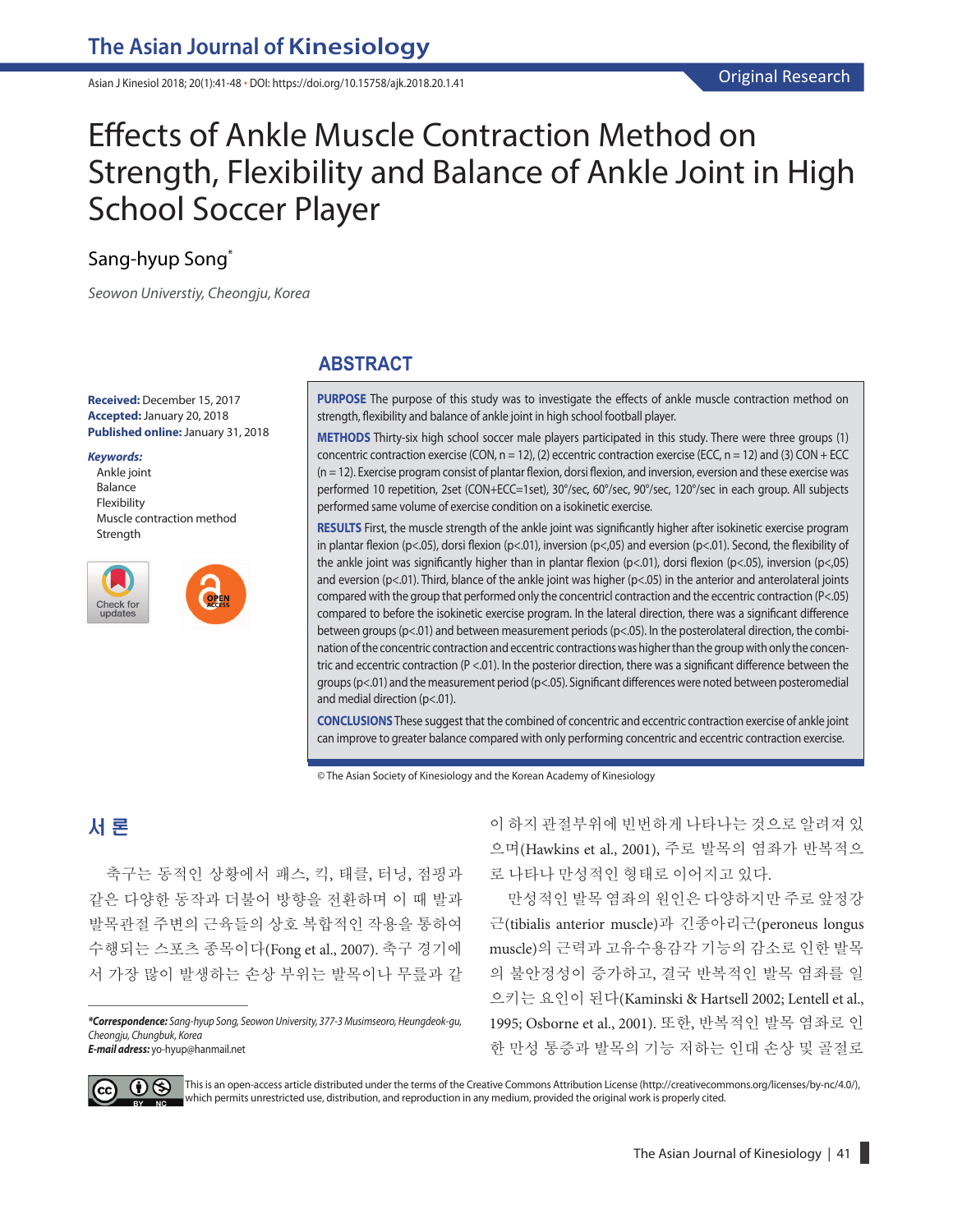인한 기계적 불안정성뿐만 아니라 연부 조직 손상 및 충 돌 증후군과 같은 원인적 질환들과 발목 관절의 유연성 감소와 같은 기능적 불안정성이 원인이 되고 있다(Rou & Lee, 2012).

발목의 불안정성을 해결하기 위한 운동으로는 발목 주 위 근육강화 운동과 관절운동범위와 안정성을 위한 고유 수용성 감각 증진운동 그리고 민첩성 강화 운동을 포함 한 치료적 운동들이 요구되고 있다(Mattacola & Mccluskey, 2001). 이러한 문제점들을 해결하기 위한 선행연구들 을 살펴보면 발목관절의 재 손상을 예방하기 위하여 뱁 스(BAPS: Biomechanical Ankle Platform System)보드와 같 이 도구를 이용한 방법(Noubuou et al., 2002; Osborne et al., 2001)과 기능적 발목관절 불안정시 앞정강근(Tibialis anterior)의 강화(Ebig et al., 1997), 만성외측인대 손상을 위 한 벌림근과 모음근의 운동감각 기능 향상(Lentell et al., 1995)으로 만성적인 발목 손상을 예방하고 치료하기 위해 노력하였다. 하지만 이처럼 발목 불안정성을 해결하기 위 한 다양한 운동과 치료방법에도 불구하고 발목 염좌는 반 복적으로 발생하고 있는 실정이다.

한편, 저항성운동의 근수축 특성은 등장성(isotonic)운 동이며, 등장성 운동은 다시 단축성수축(concentric contraction)과 신장성수축(eccentric contraction)으로 구분된 다. 운동으로 의한 근손상의 정도는 단축성 신장에 비해 신장성수축이 크다고 알려져 있지만(Kon et al., 2007), 신 장성수축의 특징은 근수축시 동원되는 운동단위가 적음 에도 불구하고 큰 장력 발휘가 가능하다고 알려져 있으 며(Ebbeling & Clarkson, 1989; Enoka et al., 1992), 운동의 강 도를 동일하게 적용시킬 경우, 단축성 수축에 비해 근단 면적과 근력의 증가도 높은 것으로 보고되어 있다(Hortobagyi et al., 1996). 또한, 발목 관절의 동적 안정성은 지면 과 발목, 지면과 발의 충격력을 최소화하기 위해 근육의 상호수축 중 신장성수축과 단축성수축에 의해 일어나므 로(Zeevi & Dvir, 1995). 발목관절에 신장성수축 운동을 적 용한다면 근력강화를 위한 트레이닝의 효과를 기대할 수 있을 것으로 생각된다.

이에 이 연구에서는 고등학교 축구선수를 대상으로 단 축성수축(CON)과 신장성수축(ECC) 그리고 단축성과 신 장성수축 결합운동(CON+ECC)이 발목의 근력, 유연성 그리고 평형성에 미치는 영향을 알아보고자 한다.

# 연구 방법

#### **연구대상**

이 연구의 대상자는 경기도 소재 C재활센터에 내원한 고등학교 남자 축구선수 36명을 대상으로 하였다. 이들은 지난 3년간 오른발을 우세측으로 하는 발목에 3회 이상 5

| <b>Table 1.</b> Physical characteristic of subjects (M±SD)                                                        |                |               |              |                 |  |  |
|-------------------------------------------------------------------------------------------------------------------|----------------|---------------|--------------|-----------------|--|--|
| Group                                                                                                             | Age (yr)       | Height (cm)   | Weight (kg)  | BMI ( $kg/m2$ ) |  |  |
| $CON(n=12)$                                                                                                       | $18.3 + 0.7$   | $175.7 + 3.6$ | $69.4 + 6.6$ | $22.5 + 2.3$    |  |  |
| ECC $(n=12)$                                                                                                      | $18.7 \pm 1.0$ | $175.3 + 4.3$ | $71.9 + 5.2$ | $22.8 + 3.1$    |  |  |
| $CON+ECC(n=12)$                                                                                                   | $18.5 \pm 0.6$ | $174.3 + 5.8$ | $72.5 + 5.1$ | $23.4 + 1.9$    |  |  |
| * CON=concentric contraction, ECC=eccentric contraction, CON+ECC=combined of concentric and eccentric contraction |                |               |              |                 |  |  |

| Group       | Speed (°/sec) | <b>Repetition number</b> | Set            | Rest (sec) | Frequency (time/week) |  |
|-------------|---------------|--------------------------|----------------|------------|-----------------------|--|
|             | 30            | 10                       |                | 90         |                       |  |
|             | 60            | 10                       |                |            | 3                     |  |
| CON & ECC   | 90            | 10                       | $\overline{2}$ |            |                       |  |
|             | 120           | 10                       |                |            |                       |  |
| $CON + ECC$ | 30            | 10                       |                |            |                       |  |
|             | 60            | 10                       |                | 90         | 3                     |  |
|             | 90            | 10                       |                |            |                       |  |
|             | 120           | 10                       |                |            |                       |  |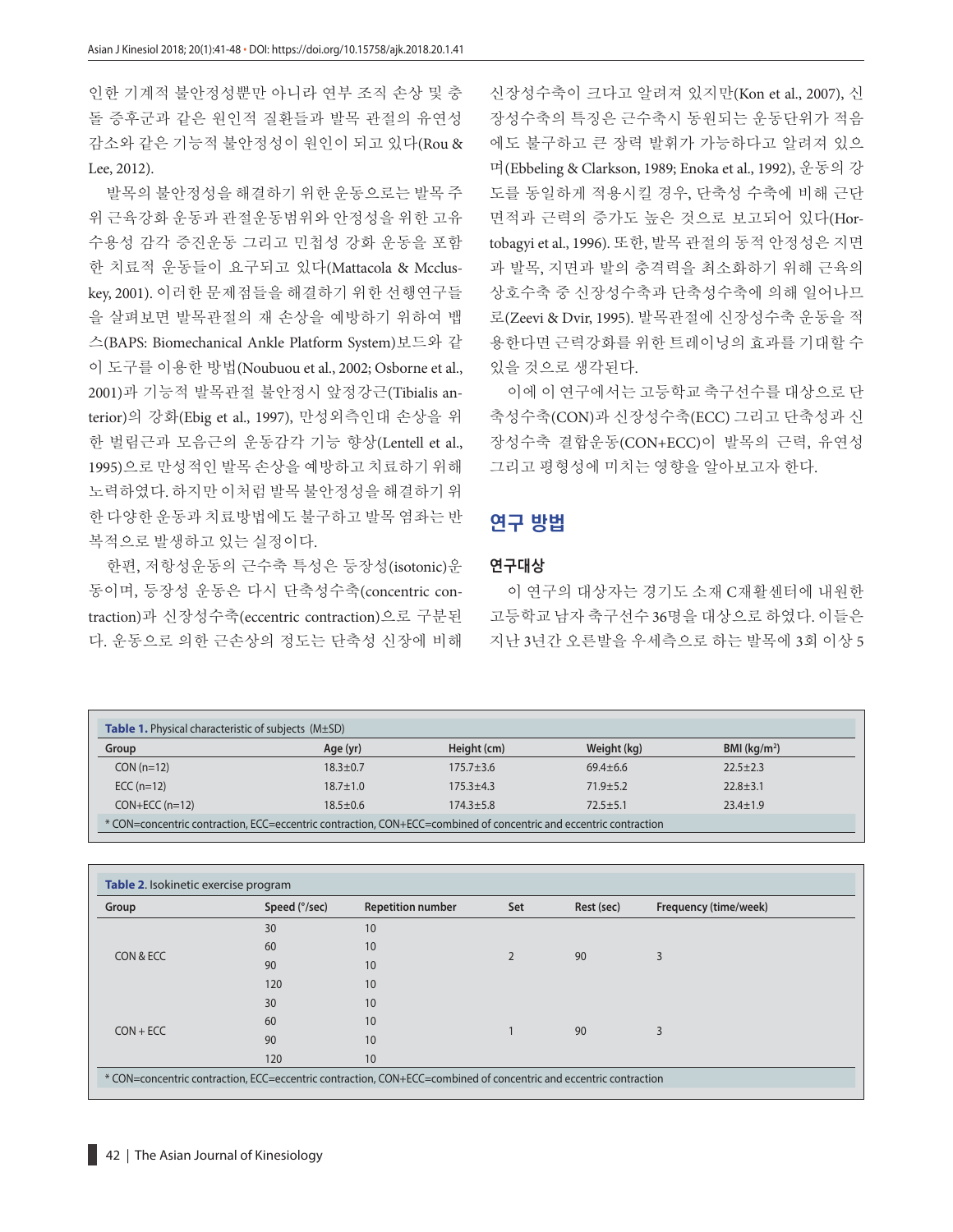회 미만의 만성 발목 염좌를 경험하였지만 최근 3개월 이 내 발목 염좌가 없었으며 발목 이외의 신체는 의학적으로 이상이 없었다. 대상자는 본 실험의 취지에 대하여 충분 히 이해한 후에 참여하였다. 대상자들의 신체적 특성은 Table 1과 같다.

#### **등속성 운동 프로그램**

대상자는 8주간 주3회 등속성 장비(Biodex system)를 이용하여 발목관절 운동 프로그램에 참여하였다. 준비운 동은 스트레칭과 고정식 자전거 에르고미터를 10분간 실 시하였고, 본 운동으로 발목관절의 발바닥 굽힘(plantar flexion)과 발등 굽힘(dorsi flexion) 그리고 안쪽 번짐(inversion)과 가쪽 번짐(eversion)을 30°/sec, 60°/sec, 90°/sec, 120°/ sec에서 각 그룹의 특성에 맞는 근수축 방법을 10회 2세트 를 수행하였고, 단축성과 신장성수축이 결합된 그룹은 다 른 그룹과 운동량을 동일하게 하기 위하여 1세트를 수행 하였으며, 세트 간 휴식시간은 90sec로 하였다. 본 운동 이 후 정리운동으로 스트레칭과 자전거에르고미터를 실시 하였다. 등속성 운동 프로그램은 Hyun(2003)이 제시한 프 로그램을 수정 보완하여 Table 2에 제시하였다.

## **발목관절의 유연성**

발목관절의 가동범위를 검사하기 위하여 고니오미터 를 사용하였으며 측정방법은 Norkin and White(2009)의 방법을 기초로 하여 측정하였다. 대상자는 의자에 앉아 발이 지면에 닿지 않은 상태에서 발목의 관절이 90°도가 되도록 유지하였다.

#### (1) 발등 굽힘/발바닥 굽힘

측정자는 대상자의 발목이 중립상태를 유지한 상태에 서 발목이 발등 굽힘과 발바닥 굽힘이 되도록 손을 이용 하여 가볍게 유도하였으며, 이때 측정자의 추가적인 자 극이 전달되지 않도록 최소한의 힘으로 측정을 실시하였 다. 고니오미터의 축은 발목관절의 안쪽에 움직이지 않도 록 고정하고 고정팔은 하퇴의 안쪽면의 중심을 따라 위치 하였으며, 운동팔은 첫 번째 중족골을 따라 위치한 후 측 정하였다.

#### (2) 안쪽 번짐/가쪽 번짐

측정자는 대상자의 발목이 중립상태를 유지한 상태에 서 경골과 비골을 움직이지 않도록 고정한 후 발목을 안 쪽 번짐과 가쪽 번짐을 측정하였다. 안쪽 번짐은 측정자 가 저측 굴곡과 안쪽 번짐동작을 유도하여 측정하였으며, 가쪽 번짐은 측정자가 가쪽 번짐과 발등 굽힘 동작을 유 도한 후 측정하였다.

#### **등속성 근력**

발목관절의 등속성 근력 측정을 위해 Biodex system Ⅲ(New York, USA)를 이용하였다. 검사 전 대상자가 익숙 하게 적응할 때까지 준비운동으로 충분히 실시하였다. 대 상자는 측정기기에 등을 뒤로 편안하게 기대어 앉았다.

| Variable        | Group      | Pre              | Post             |                  |        | F   |
|-----------------|------------|------------------|------------------|------------------|--------|-----|
|                 | <b>CON</b> | $111.6 \pm 18.6$ | $139.7 + 23.4$   | Between Group(G) | .739   |     |
| Plantar flexion | ECC        | $124.8 \pm 22.6$ | $142.7 + 20.1$   | Time(T)          | 5.976  | $*$ |
|                 | CON+ECC    | $118.5 \pm 17.3$ | $145.5 \pm 24.5$ | $G \times T$     | 901    |     |
|                 | <b>CON</b> | $26.3 \pm 5.8$   | $34.4 \pm 7.6$   | Between Group(G) | .689   |     |
| Dorsi flexion   | ECC        | $27.7 \pm 6.9$   | $35.9 + 9.8$     | Time(T)          | 10.479 | 米   |
|                 | CON+ECC    | $26.9 \pm 5.2$   | $36.2 \pm 6.3$   | $G \times T$     | .669   |     |
|                 | <b>CON</b> | $42.8 \pm 5.0$   | $47.5 \pm 8.4$   | Between Group(G) | 1.054  |     |
| Inversion       | ECC        | $44.2 \pm 4.6$   | $48.3 \pm 7.7$   | Time(T)          | 4.598  | $*$ |
|                 | CON+ECC    | $43.1 \pm 5.3$   | $49.2 + 9.4$     | $G \times T$     | 826    |     |
|                 | <b>CON</b> | $29.9 \pm 7.3$   | $37.0 \pm 12.5$  | Between Group(G) | 1.642  |     |
| Eversion        | ECC        | $31.5 \pm 9.1$   | $38.4 \pm 8.3$   | Time(T)          | 7.362  | 米   |
|                 | CON+ECC    | $32.0 \pm 8.8$   | 39.6±10.7        | $G \times T$     | 832    |     |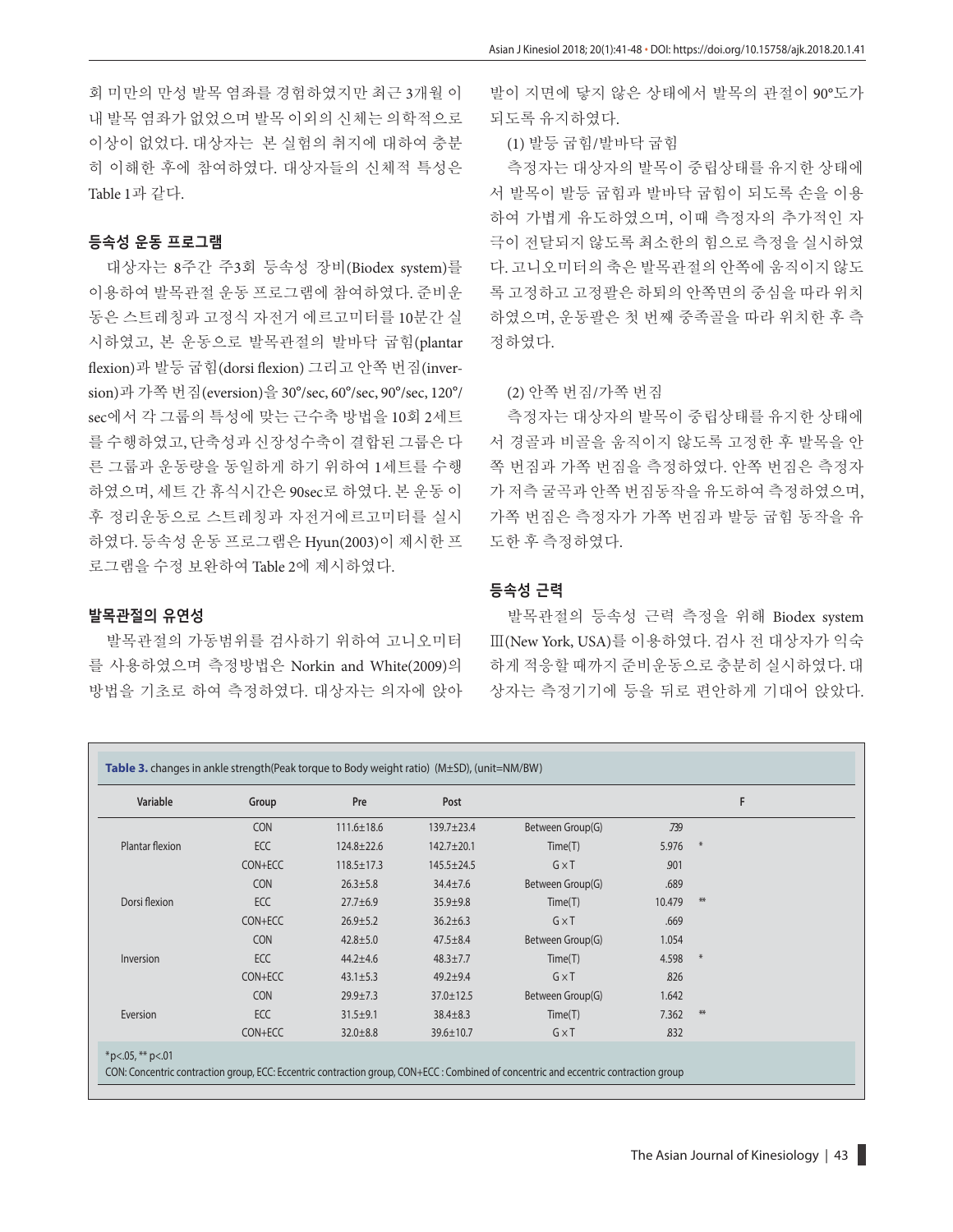| Variable        | Group      | Pre             | Post            |                  | F     |        |
|-----------------|------------|-----------------|-----------------|------------------|-------|--------|
|                 | <b>CON</b> | $45.5 \pm 18.6$ | 48.9±23.4       | Between Group(G) | 1.439 |        |
| Plantar flexion | ECC        | $47.3 \pm 22.6$ | $49.5 \pm 20.1$ | Time(T)          | 3.936 | **     |
|                 | CON+ECC    | $47.1 \pm 17.3$ | $50.2 \pm 24.5$ | $G \times T$     | .737  |        |
|                 | <b>CON</b> | $16.4 \pm 2.8$  | $18.1 \pm 2.8$  | Between Group(G) | .993  |        |
| Dorsi flexion   | ECC        | $15.2 \pm 2.9$  | $19.2 \pm 3.2$  | Time(T)          | 3.327 | $\ast$ |
|                 | CON+ECC    | $14.9 \pm 2.2$  | $17.5 \pm 2.7$  | $G \times T$     | .582  |        |
|                 | <b>CON</b> | $22.8 + 5.0$    | $25.0 \pm 8.3$  | Between Group(G) | 1.254 |        |
| Inversion       | <b>ECC</b> | $24.0 \pm 4.6$  | $27.3 \pm 7.4$  | Time(T)          | 3.760 | $\ast$ |
|                 | CON+ECC    | $23.1 \pm 5.3$  | $26.2 + 9.9$    | $G \times T$     | .725  |        |
|                 | <b>CON</b> | $23.0 \pm 7.3$  | $27.3 \pm 12.2$ | Between Group(G) | .954  |        |
| Eversion        | <b>ECC</b> | $22.5 \pm 9.1$  | $28.7 \pm 13.4$ | Time(T)          | 4.729 | $**$   |
|                 | CON+ECC    | $24.3 \pm 8.8$  | $29.2 \pm 13.0$ | $G \times T$     | .794  |        |

발목관절의 운동축과 기계의 운동축이 일치하도록 위치 시킨 상태에서 발목관절 이외의 관절의 움직임을 최소화 하기 위하여 상태와 골반 그리고 하지를 고정하였다. 발 목관절의 운동범위는 대상자의 안전을 고려하여 안쪽 번 짐 0°-55°, 가쪽 번짐 0°-40°, 발바닥 굽힘 0°-50°, 발등 굽힘 0°-20°로 제한하여 측정하였으며, 측정 전 3회의 연습을 수행하고 각속도 60°/sec로 5회 실시 하였으며 검사 간 휴 식시간은 30초를 주었다.

#### **평형성 검사**

발목의 평형성 검사는 축구선수의 특성을 고려하여 동 적 평형성 검사 Star Excursion Balance Test(SEBT)를 실시 하였다. SEBT 검사는 편평한 바닥에 앞쪽(anterior), 앞가 쪽(anterolateral), 가쪽(lateral), 뒤가쪽(posterolateral), 뒤쪽 (posterior), 뒤안쪽(posteromedial), 안쪽(medial), 앞안쪽 (anteromedial)의 전·후·좌·우·대각 방향의 8개의 선 위에서 실시하는 검사로 한다리(오른발)로 가운데에 중심을 잡 고 서서 반대 측 다리(왼발)를 이용하여 최대한 멀리 뻗는 기능적 검사방법이다. 이때 중심선에서 최대로 뻗은 지점 까지의 거리(cm)를 측정하여 기록하였으며, 검사자간 오 차를 줄이기 위하여 동일한 검사자에 의하여 측정되었다.

#### **자료처리**

이 연구의 자료는 SPSS(Ver 20.0) 통계프로그램을 이용 하여 측정 항목의 평균과 표준편차를 분석하였다. 운동 집단(3)×측정시기(2)에 따른 운동 프로그램에 효과를 검 증하기 위하여 repeated measured two-way ANOVA를 실시 하였다. 유의한 차이가 있는 변인의 사후검증(post hoc)은 Tukey 방법을 실시하였으며, 통계학적 유의수준은 α<.05 로 하였다.

## 결 과

#### **발목관절의 근력**

발목관절의 근력은 Table 3에 제시한 바와 같다. 운동 프로그램 전·후 발목관절의 근력은 발바닥 굽힘근, 발등 굽힘근, 안쪽 번짐, 가쪽 번짐 모두 그룹 간 유의한 차이 는 나타나지 않았고, 측정 시기 간에는 발바닥 굽힘근 (p<.05), 발등 굽힘근(p<.01), 안쪽 번짐(p<.05), 가쪽 번짐 (p<.01)에서 유의한 차이가 나타났으며, 그룹 간 상호작용 효과는 통계적으로 유의한 차이가 없었다.

#### **발목관절의 유연성**

발목관절의 유연성은 Table 4에 제시한 바와 같다. 운동 프로그램 전·후 발목관절의 유연성은 발바닥 굽힘근, 발 등 굽힘근, 안쪽 번짐, 가쪽 번짐 모두 그룹 간 유의한 차 이는 나타나지 않았고, 측정 시기 간에는 발바닥 굽힘근 (p<.01), 발등 굽힘근(p<.05), 안쪽 번짐(p<.05), 가쪽 번짐 (p<.01)에서 유의한 차이가 나타났으며, 그룹 간 상호작용 효과는 통계적으로 유의한 차이가 없었다.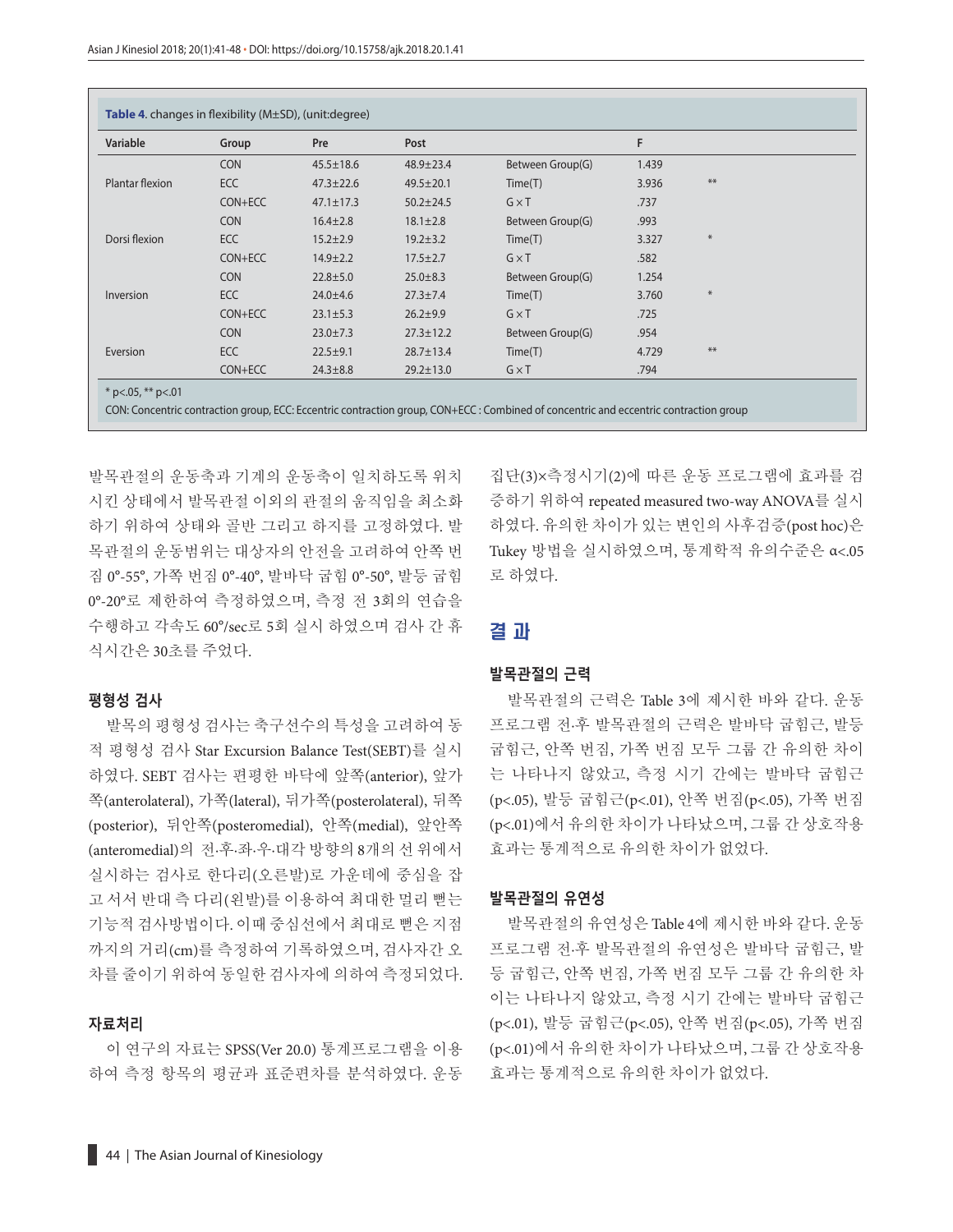| Variable       | Group      | Pre            | Post            |                  | F      |        | Post hoc  |
|----------------|------------|----------------|-----------------|------------------|--------|--------|-----------|
|                | <b>CON</b> | $72.2 + 8.6$   | $74.5 \pm 5.4$  | Between Group(G) | 3.739  | $\ast$ |           |
| Anterior       | ECC        | $71.4 \pm 5.6$ | $73.7 \pm 7.9$  | Time(T)          | 5.976  | $\ast$ | A, B < C  |
|                | CON+ECC    | $72.5 \pm 7.3$ | $79.2 + 5.2$    | $G \times T$     | 3.901  | $\ast$ |           |
|                | CON        | $74.3 \pm 5.8$ | $75.4 \pm 7.6$  | Between Group(G) | 4.689  | $\ast$ |           |
| Anterolateral  | <b>ECC</b> | 73.7±6.9       | 74.9±9.8        | Time(T)          | 5.479  | $\ast$ | A, B < C  |
|                | CON+ECC    | $72.9 + 5.2$   | $81.8 \pm 6.3$  | $G \times T$     | 4.669  | $\ast$ |           |
|                | CON        | $79.6 \pm 5.0$ | $82.5 \pm 8.4$  | Between Group(G) | 12.355 | $***$  |           |
| Lateral        | <b>ECC</b> | $81.3 \pm 4.6$ | $85.3 \pm 7.7$  | Time(T)          | 4.598  | $\ast$ | A < B < C |
|                | CON+ECC    | $80.7 \pm 5.3$ | $97.2 + 9.4$    | $G \times T$     | 3.826  |        |           |
|                | <b>CON</b> | $86.7 \pm 6.2$ | $88.8 \pm 5.3$  | Between Group(G) | 11.423 | $***$  |           |
| Posterolateral | ECC        | $87.3 \pm 6.9$ | $89.6 \pm 7.5$  | Time(T)          | 3.536  | $\ast$ | A, B < C  |
|                | CON+ECC    | $88.3 \pm 7.7$ | $97.6 \pm 8.7$  | $G \times T$     | 3.746  |        |           |
|                | <b>CON</b> | $82.7 \pm 7.0$ | $83.3 \pm 7.2$  | Between Group(G) | 12.355 | $***$  |           |
| Posterior      | <b>ECC</b> | $85.3 \pm 5.5$ | 88.9±6.4        | Time(T)          | 3.344  | $\ast$ | A < B < C |
|                | CON+ECC    | $84.8 \pm 7.4$ | $100.4 \pm 7.0$ | $G \times T$     | 5.932  | $***$  |           |
|                | <b>CON</b> | 78.6±7.6       | $82.5 \pm 6.2$  | Between Group(G) | 2.355  |        |           |
| Posteromedial  | <b>ECC</b> | 79.9±6.3       | $83.2 \pm 7.8$  | Time(T)          | 4.637  | $\ast$ | ns        |
|                | CON+ECC    | $77.3 \pm 8.9$ | $86.5 \pm 7.3$  | $G \times T$     | .632   |        |           |
|                | <b>CON</b> | $68.3 \pm 6.0$ | $71.6 \pm 6.2$  | Between Group(G) | 1.355  |        |           |
| Medial         | ECC        | $70.9 \pm 6.3$ | $73.5 \pm 6.4$  | Time(T)          | 3.367  | $\ast$ | ns        |
|                | CON+ECC    | $68.3 \pm 7.5$ | $75.3 \pm 7.3$  | $G \times T$     | .533   |        |           |
|                | <b>CON</b> | $61.8 + 6.6$   | $62.4 \pm 6.2$  | Between Group(G) | 1.355  |        |           |
| Anteromedial   | ECC        | $62.4 \pm 7.0$ | $63.5 \pm 8.4$  | Time(T)          | 1.576  |        | ns        |
|                | CON+ECC    | $62.8 \pm 6.8$ | $65.1 \pm 12.3$ | $G \times T$     | .436   |        |           |

CON: Concentric contraction group, ECC: Eccentric contraction group, CON+ECC : Combined of concentric and eccentric contraction group

A: CON, B: ECC, C: CON+ECC

#### **발목관절의 평형성**

발목관절의 평형성은 Table 5에 제시한 바와 같다. 운동 프로그램 전·후 발목관절의 평형성은 앞쪽과 앞가쪽 방향 에서 그룹 간(p<.05), 측정 시기 간(p<.05)에 유의한 차이가 나타났으며, 상호작용 효과도 통계적으로 유의한 차이가 있었다((p<.05). 가쪽 방향에서는 그룹 간(p<.01), 측정 시 기 간(p<.05)에 유의한 차이가 나타났으나 상호작용 효과 는 통계적으로 유의하지 않았다. 뒤가쪽 방향에서는 그 룹 간(p<.01), 측정 시기 간(p<.01)에 유의한 차이가 나타 났으나 상호작용 효과는 없었다. 뒤쪽(posterior) 방향에 서는 그룹 간(p<.01), 측정 시기 간(p<.05)에 유의한 차이 가 나타났으며, 상호작용 효과도 통계적으로 유의한 차이 를 보였다(p<.01). 뒤안쪽과 안쪽 방향에서는 그룹 간 유 의한 차이는 나타나지 않았으나 시기 간(p<.01)에 유의한 차이가 나타났다. 앞안쪽 방향에서는 그룹 간, 측정 시기 간에 통계적으로 유의한 차이가 없었다.

# 논 의

만성 발목관절 염좌는 고유수용감각의 이상으로 근력 을 감소시켜 발목관절의 불안정성을 초래하며, 특히 축구 선수들의 반복적인 점프 동작과 방향 전환 등과 같은 기 능적 동작 수행 시 발목관절에 과도한 부하를 주어 반복 적으로 발목손상을 재발시켜 결과적으로 경기력 향상에 문제를 일으킨다. 이러한 문제를 예방하고 회복하기 위 해서 발목관절 주위의 근육 강화를 포함한 여러 가지 재 활 훈련 프로그램 등이 제시되고 있다(Balogun et al., 1992; Tropp et al., 1994). Del and Thomas(2005)는 단축성수축 운 동 시 운동단위 발현 비율은 신장성수축 운동보다 높은 것으로 나타나며, 일부 저강도의 운동에서 유사한 비율 을 보인다고 하였다. 이러한 이유는 신장성수축 운동 동 안의 전반적인 근육의 장력이 높기 때문이다. 일반적으로 신장성수축의 근력은 단축성수축의 근력보다 120% 높음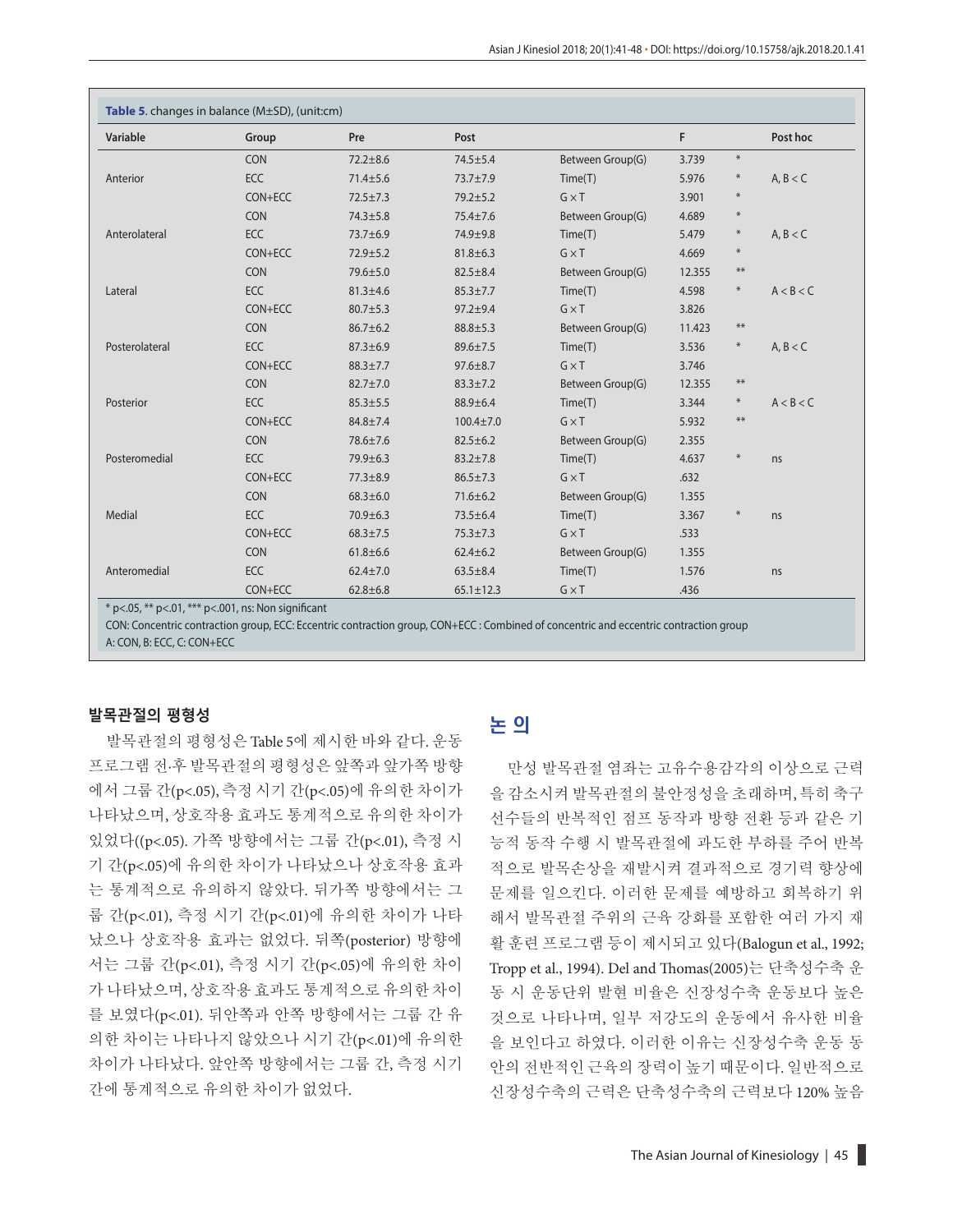에도 불구하고 최대근력발현 시 전체 운동단위를 동원하 지 않는다고 하였다(Tesch et al., 1990). 또한, 신장성수축 운동은 근육의 적응, 근력 발현 능력 그리고 근비대의 측 면에서 단축성수축과 비교하여 우수한 것으로 알려져 있 다. 하지만 이러한 선행 연구와 달리 이 연구의 결과 단축 성수축 그룹, 신장성수축 그룹, 그리고 단축성수축과 신 장성수축을 결합한 그룹 모두 발목관절의 발바닥쪽 굽힘 근, 발등 굽힘근, 안쪽 번짐, 가쪽 번짐에서 발목관절의 근 력이 향상된 것으로 나타났다. 즉, 단축성수축과 신장성 수축의 근수축 유형과 관계없이 근력을 향상시킨 것으로 보인다. 이러한 이유는 단축성수축과 신장성수축의 반복 적인 운동이 발목 관절 주변의 근육을 강화시켰으며 운동 단위의 점증(recruitment)과 발화율(fire rate)의 증가와 더 불어 운동강도에 따른 근섬유의 비율 중 type Ⅱb의 단위 가 증가한 것으로 생각된다.

유연성은 관절 주위에 존재하는 근육 결합조직의 신장 성 기능이 증가하여, 근력뿐만 아니라 운동 수행력도 증 가한다. 관절의 가동범위(ROM)는 유연성, 근력, 순발력 이외에도 협응성에 영향을 주며(Hrysomallis, 2011) 발목 이 정상적인 기능을 유지하려면 먼저 관절의 가동범위가 정상적인 수준으로 회복되어야 한다(John, 2000). 이 연구 의 결과 유연성은 단축성수축 그룹, 신장성수축 그룹, 그 리고 단축성수축과 신장성수축을 결합한 그룹 모두 등속 성 운동 프로그램 전과 비교하여 발목관절의 발바닥 굽 힘근, 발등 굽힘근, 안쪽 번짐, 가쪽 번짐에서 발목관절의 유연성이 향상된 것으로 나타났으나 그룹의 차이는 나타 나지 않았다. Karlsson(1998)은 근력과 협응력 운동을 통 해 관절의 유연성을 확보함으로서 인대 손상환자의 약 80~90%가 정상적인 발목 기능으로 회복되었다고 보고하 였다. 또한 발목 관절의 유연성이 낮을 수 록 점프 수행 력(Alpkaya & Koceja, 2007)과 균형 능력이 감소된다(Lee, 2005)는 선행연구들이 있지만 유연성은 근육이 정상적인 위치로 되돌아오는 탄력성과 반복적인 손상으로 인한 가 소성의 의미에서 다양한 해석이 가능할 것으로 생각된다. 비록 유연성이 향상 되었다 하더라도 주변근육의 근력 보 강이 이루어지지 않는다면 약화된 근력으로 인해 오히려 손상의 원인으로 작용할 수 있을 것이라 생각된다. 이러 한 측면에서 이 연구에서 수행하였던 근력의 강화를 기 반으로 한 기능적 평형성 능력의 개선이 선행되었다고 생 각한다.

인체의 평형을 유지하기 위해서는 가장 먼저 발목, 대

잡는다(Horak & Nashner, 1986). 이 연구의 결과 앞쪽, 앞 가쪽, 가쪽, 뒤가쪽, 뒤쪽에서 단축성수축과 신장성수축 을 결합한 그룹에서 평형성이 향상된 것으로 나타났으며, 측정 시기에 따라서는 앞안쪽을 제외한 모든 요인에서 유 의한 차이가 있는 것으로 나타났다. 이러한 방향에서 동 원되는 근육은 발목의 앞정강근과 관련된 동작이었으며 앞정강근은 발목의 외전력에 관여하고 있다. 즉, 발목관 절의 외전력 보강이 발목관절의 안정성을 유지하기 위한 주된 요인으로 생각된다. 이러한 결과는 만성적 발목 염 좌 환자의 발목 외전력의 차이가 안정성에 중요한 역할을 하지만 명백한 발목 관절의 외전력 차이가 없다면 근력강 화운동이 필요하지 않다(Kaminski et al., 1999; Lentell et al., 1995)는 연구와 만성적 발목 불안정성이 있는 대상자에게 단축성 근력과 신장성 근력을 측정한 결과 안쪽 번짐 및 가쪽 번짐의 근력 모두가 건강한 사람들과 비교하여 유의 하게 낮았다(Hartsell & Spauding, 1999)고 보고한 연구와 같은 의견을 제시하고 있다. 또한, 자세를 유지하기 위해 서는 체성감각, 시각, 전정계 정보를 토대로 중추에서 수 합 명령하여 근육을 통해 나타내는 반응으로 설명할 수 있다. 이 연구에서 수행된 신장성수축은 근육의 길이를 감지하여 뇌에 신호를 보낸 이후에 단축성수축을 통하여 근육의 길이 조절을 한다. 이는 신경계가 신전-단축주기 (stretch-shortening cycle)에 보다 빠르게 반응하기 위해 적 응되는 과정으로(Johnson et al., 2011) 신경근계의 반응 능 력을 개선시켜 신경계의 흥분을 증가시키는 것이다. 이러 한 과정을 통하여 단축성수축과 신장성수축을 결합한 그 룹에서 보다 좋은 평형성 결과를 보인다고 생각된다. 특 히 근육의 사전 활성기(preactivation)가 나타나는 시점을 단축시키고 구심성 신경에서 시작된 자극을 운동신경의 원심성 신경을 거쳐 효과기인 근육에 도달시키는 근육 반 사궁(reflex arc) 반응 시간을 단축시켜(Kim et al., 2012) 평 형성 유지에 긍정적인 영향을 미치는 것으로 생각한다.

퇴, 상체 그 다음으로 몸을 전체적으로 조절하여 중심을

인체는 움직임을 수행할 때 자세와 운동조절을 하기 위하여 대뇌 단독으로 수행하는 것이 아니라 말초신경계 와 근육, 척수, 뇌간, 소뇌, 및 대뇌 등이 어떤 체계를 이루 어 행해지는 것으로 알려져 있으며(Gurfinkel et al., 1988), 특히 인체가 평형성을 유지하기 위해서는 특정 근육만이 동원되는 것이 아니라 외부자극에 대해 근육과 신경의 협 력반응이 조화를 이루는 것이 평형성 유지에 중요하다 (Macpherson, 1991). 아울러 하지의 기계적 불안정성과 발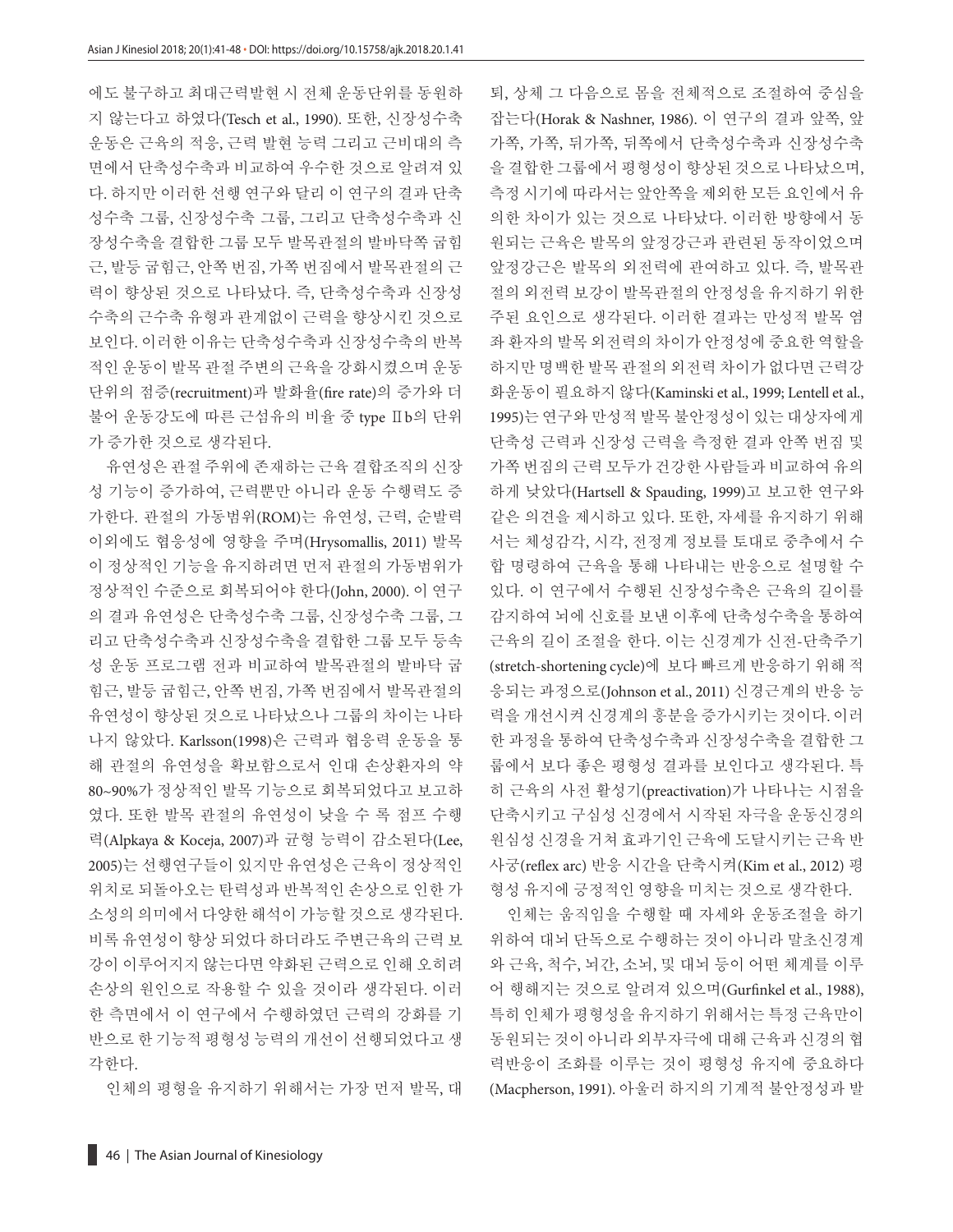목 이외의 관절들의 상호작용과 같은 요인에 대하여 상세 히 살펴볼 필요가 있다.

이 연구에서는 단축성수축과 신장성수축 운동을 통한 근력과 유연성의 결과에 기초한 평형성에 대한 연구를 수 행하였으나 신장성수축과 평형성과의 명확한 기전과 상 관관계를 반영하지는 못하였지만 축구선수의 반복적인 발목관절 손상의 관리 측면에서 의미 있는 기초자료를 제 공할 수 있으리라 생각된다. 향후 추가적인 연구를 통하 여 재발 가능성과 형태학적 변화를 보완할 필요성은 제 기되었다.

# 결 론

고등학교 축선선수들의 발목 관절의 재활 운동 프로그 램을 위해서는 단축성수축과 신장성수축 그리고 단축성 수축과 신장성수축을 겹합한 등속성운동을 통하여 근력 과 유연성에는 차이가 없었지만 기능적인 평형성 능력에 는 단축성수축과 신장성수축을 결합한 운동이 더욱 효과 가 있었다는 것을 알 수 있었다. 따라서 발목 염좌로 인한 불안정성 운동 프로그램에는 근력, 유연성과 더불어 평 형성의 체력 요소를 강화하기 위해서 단축성수축과 신장 성수축 운동이 필요하다고 생각된다.

## **Conflicts of Interest**

The authors declare no conflict of interest.

#### **References**

- Alpkaya, U., & Koceja, D. (2007) The effects of acute static stretching of reaction time and force. The Journal of Sports Medicine and Physical Fitness, 47(2), 147-150.
- Balogun, J. A., Adesinasi, C. O., & Marzouk, D. K. (1992). The effect of a wobble board exercise training program on static balance performance and strength of lower extremity muscle. Physiology Therapy Canadian, 44, 23-29.
- Del Valle A, & Thomas Ck. (2005). Fifing rates of motor units during strong dynamic contractions. Muscle Nerve, 32, 316-325.
- Ebbeling C. B., & Clarkson, P. M. (1989). Exercise-induced muscle damage and adaptation. Sports Medicine. 7, 207-234.
- Ebig, M., Lephart, S. M., & Burdett, R. G. (1997). The effect of sudden

inversion stress on EMG activity of the peroneal and tibialis anterior muscles in the chronically unstable ankle. Journal of Orthopedic Sports Physical Therapy, 26, 73-77.

- Enoka, R. M. (1992). Eccentric contractions require activation strategies by the nervous system. Journal of Applied Physiology. 81, 1339-2346.
- Fong, D. T., Hong, Y., Chan, L. K., Yung, P. S., & Chan, K. M. (2007). A systematic review on ankle injury and ankle sprain in sports. Sports Medicine, 37(1), 73-94.
- Gurfinkel, V. S., Lipshits, M. I., & Lestienne, F. G. (1988). Anticipatory neck muscle activity associated with rapid arm movements. Neurosci Lett. 94, 104-108.
- Hartsell, H. D., & Spaulding, S. J. (1999). Eccentric/concentric ratios at selected velocities for the invertor and evertor muscles of the chronically unstable ankle. British Journal of Sports Medicine, 33, 255-258.
- Hawkins, R. D., Hulse, M. A., & Wilkinson, C. (2001). The association football medical research program: An audit of injuries in professional football. British Journal of Sports Medicine. 35, 43-47.
- Horak, F. B., & Nashner, L. M. (1986). Central programming of postural movements : adaptation to altered support-surface con figurations. Journal of Neurophysiology. 55(6), 1369-1381.
- Hortobagyi, T., Hill, J. P., & Israel, R. G. (1996). Adaptive responses to muscle lengthening and shortening in humans. Journal of Applied Physiology. 80: 765-772.
- Hrysomallis, C. (2011). Blance ability and athletic performance. Sports Medicine. 41(3), 221-232.
- Hyun, G. S. (2003). The Effects of Isokinetic Exercise Programs on the Muscular Function Recovery of Athletes with Chronic Ankle Sprain. Journal of Sport and Leisure Studies, 19(2), 1503-1513
- John, C. (2000). Treatment of achilles tendon ruptures. The Journal of Orthopaedic Surgery, 8(1), 97-99.
- Johnson, B. A., Salzberg, C. L., & Stevenson, D. A. (2011). A sysytematic rewiew: plyometric training programs ofr young children. Journal of Strength & Conditioning Research, 29(9), 2623-2633.
- Kaminski, T. W., Perrin, K. H., & Gansneder, B. M.(1999). Eversion Strength Analysis of Uninjured and Functionally Unstable Ankles. Journal of Athletic Training, 34(3), 239-245.